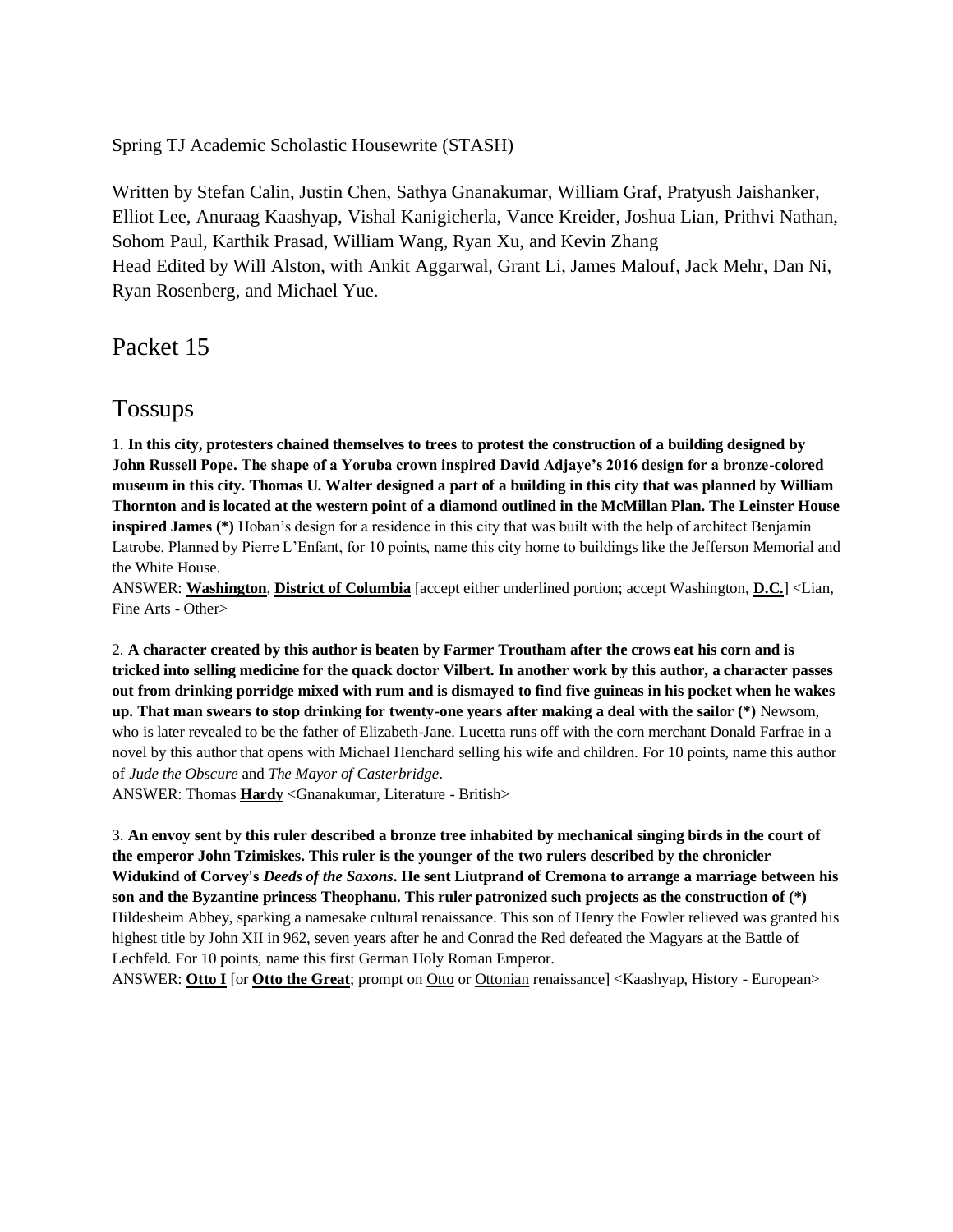4. **The CETO project uses wave power technology in order to achieve this process. The MVC form of this process uses a flow compressor to move liquid across a thermal gradient in a vacuum chamber. One form of this process uses an activated carbon filter which prevents damage to the TFC membrane and was invented by Loeb and Sourirajan. Methods for performing this process include multi-stage flash (\*)** distillation and electrodialysis. A widely used form of this process applies pressure through a semipermeable membrane and can be impeded by the formation of biofilms. That process is reverse osmosis. Brine is a hazardous byproduct of, for 10 points, what process that makes ocean water potable by separating salt from it?

ANSWER: water **desalination** [or water **purification**; accept **reverse osmosis** before mention; accept equivalents such as **removing salt** from water; prompt on "distillation" with "what is the goal of this form of distillation?"] <Jaishanker, Science - Chemistry>

5. **"Micro-entities" attempting to acquire these things receive a 75% fee reduction thanks to the 2013 Leahy-Smith Act. The case** *Diamond v. Chakrabarty* **asserted that these things can be acquired for any "composition of matter", living or nonliving. In February 2020, Huawei sued Verizon, claiming that it failed to pay the necessary fees for using 12 of these things. Applications for these (\*)** documents most often fail for not meeting the criteria of "non-obviousness" or the existence of "prior art" uncovered by an examiner. Companies which acquire these documents to provide grounds for frivolous lawsuits are called their namesake "trolls." In the U.S. they typically expire after 20 years. For 10 points, what documents grant holders exclusive rights to use or license an invention?

ANSWER: **patent**s [accept **patent** trolls] <Alston, Modern World - Misc. Academic>

6. **This empire's treaty with the city of Ebla allowed the construction of trading posts called** *karum***s. The "winged genie" motif features in many palace reliefs from this empire, including one depicting a lion hunt found in the British Museum. This empire collapsed after it was defeated by a coalition of Scythians and Medes assembled by a rival king named Nabopolassar at the Battle of Harran. It built statues of (\*)** winged bulls with human heads called *lamassu*. Excavation of a vast library compiled by a ruler of this empire produced the first copies of the *Epic of Gilgamesh* seen by modern scholars. Jerusalem was besieged by a ruler of this named Sennacherib. For 10 points, name this empire that was ruled by Ashurbanipal from Nineveh. ANSWER: Neo-**Assyria**n Empire [or mat **Aš-šur**; or  $\Box \Box \Box$ ] <Kaashyap, History - Ancient>

7. **The first of Mozart's Haydn Quartets has this nickname. Count Moritz von Fries is the dedicatee of an Fmajor violin sonata with this nickname. An E pedal point represents bagpipes in the** *Allegro pastorale* **last movement of a concerto with this title. A B-flat-major symphony with this nickname was written shortly after its composer's marriage to Clara Wieck. Two** *sforzando* **C-sharps are repeated by the violas in the** *Largo* **movement of that concerto, which depicts a sleeping (\*)** goat-herd and his barking dog. Repeated trills from the soloist represent chirping birds in the first movement of a violin concerto with this title. For 10 points, give this name of the E-major first concerto in Vivaldi's *The Four Seasons*.

ANSWER: **spring** [accept *Frühlingssonate*; accept "La **Primavera**"; prompt on *The Four Seasons* after "E pedal point"] <Prasad, Fine Arts - Auditory>

8. **The tavern keeper John Hughson was hanged in this city after being accused of inciting a likely-fictitious slave revolt called the Conspiracy of 1741. Events in this city were criticized by a political cartoon depicting crocodiles dressed as bishops emerging from the "American River Ganges". A parade in this city by Ulster Protestants celebrating the Battle of the Boyne was attacked by Irish Catholics, leading to the 1871 Orange Riots. This city's (\*)** Colored Orphan Asylum was burned after the implementation of a 300-dollar commutation fee sparked the 1863 Draft Riots. Thomas Nast depicted a political machine in this city as a tiger, and its leader with a bag of money for a head. For 10 points, name this location of Tammany Hall.

ANSWER: **New York** City [or **NY**C] <Malouf, History - American>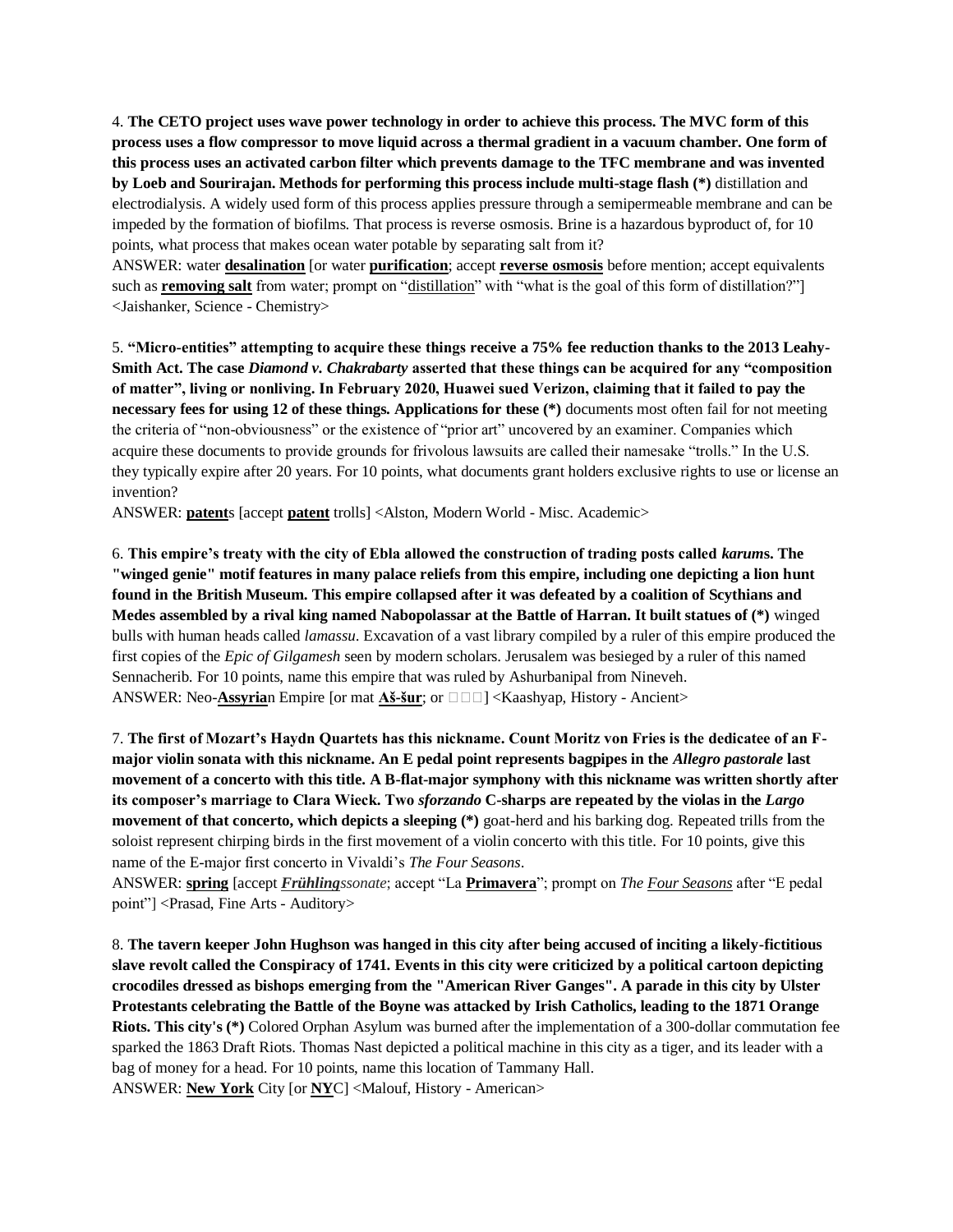9. **A poem by this author warns "idleness has destroyed both kings and blessed cities before." The god Bacchus discovers the abandoned Ariadne at the end of this author's "little epic." Another of his poems demands "a thousand kisses, then a hundred, then another thousand" from his lover, whom he encourages to "let us live and let us love." That poem by this author was addressed to (\*)** Clodia Pulchra, who inspired a poem that begins "I hate and I love." This poet laments travelling "over many nations and many seas" for the funeral of his brother, whom he mourns with the phrase "ave atque vale." For 10 points, name this Roman poet who wrote several poems to Lesbia.

ANSWER: Gaius Valerius **Catullus** <Anuraag Kaashyap, Literature - World>

10. **Removal of this organ reduces platelet destruction when treating ITP. Enlargement of this organ occurs in Felty's syndrome which can be assessed by percussing Traube's space. The presence of acute pain in the left shoulder can be attributed to damage to this organ in Kehr's sign. Castell's sign can be assessed to determine its abnormal enlargement caused by (\*)** Banti's syndrome. This organ's rupture can also be due to mononucleosis, and it contains the monocyte rich cords of Billroth. This organ's two major tissue types are separated by the marginal zone. This organ metabolizes hemoglobin into its constituent amino acids. For 10 points, name this lymphoid organ whose white pulp synthesizes antibodies and whose red pulp acts as filtration for red blood cells.

ANSWER: **spleen** <Kanigicherla, Science - Biology>

11. **These people had to inform officials whenever they used their "right to strike," which did not apply to doctors and midwives. People who joined a class of these people called "guardians of the banner" included the sailor Jan Joosten ("yahn YOO-sten") and his captain William Adams. After accompanying the missionary Alessandro Valignano ("vah-leen-YAH-noh") the African slave Yasuke ("yahs-kay") became one of these people.** *The Book of* **(\*)** *Five Rings* was written by a legendary example of these people who carved his weapons from wood. Most of them were unemployed by the late 19th century, during which they lost the right to behead commoners after the Boshin War. For 10 points, the Meiji reforms disenfranchised what feudal military aristocracy of Japan?

ANSWER: **samurai** [or **buke**; accept **bushi** before "bushido"; accept **ronin**; prompt on retainers of any specific person] **<**Wang, History - World>

12. **A manuscript describing how grandfather Koljaiczech hid under four skirts to avoid the police is owned by a character with this condition. A violent character with this condition delivers letters for Princess Teodora and later poisons her lover Don Riccardo. After joining Bebra's troupe and later becoming a jazz musician at the (\*)** Onion Cellar, another character with this condition is convicted for the murder of Sister Dorothea. Piccoline has this condition in a Pär Lagerkvist novel. For 10 points, name this diminutive condition which affects Oskar Matzerath in *The Tin Drum*.

ANSWER: **dwarfism** [accept equivalents like **being a dwarf**; prompt on being short or being small; prompt on does not grow or synonyms; do not accept or prompt on "being an infant"] <Kevin Zhang, Literature - European>

13. **A series of minimalistic grid paintings were produced by the Canadian-born artist Agnes Martin in this state. A house with a colorful Rainbow Room was built for the wealthy patron Mabel Dodge in this state, where another artist painted a wooden ladder floating towards the moon against a turquoise sky. The pale cliffs of "The White Place" and the ashy hills of "The Black Place" were painted by an artist in this state from her studio in (\*)** Abiquiú ("ah-bee-koo-YOO"). That artist collected dried bones while staying at an art colony in this state's town of Taos, where she made paintings of cow skulls in the desert. For 10 points, name this state whose Georgia O'Keeffe Museum is located in Santa Fe.

ANSWER: **New Mexico** <Calin, Fine Arts - Visual>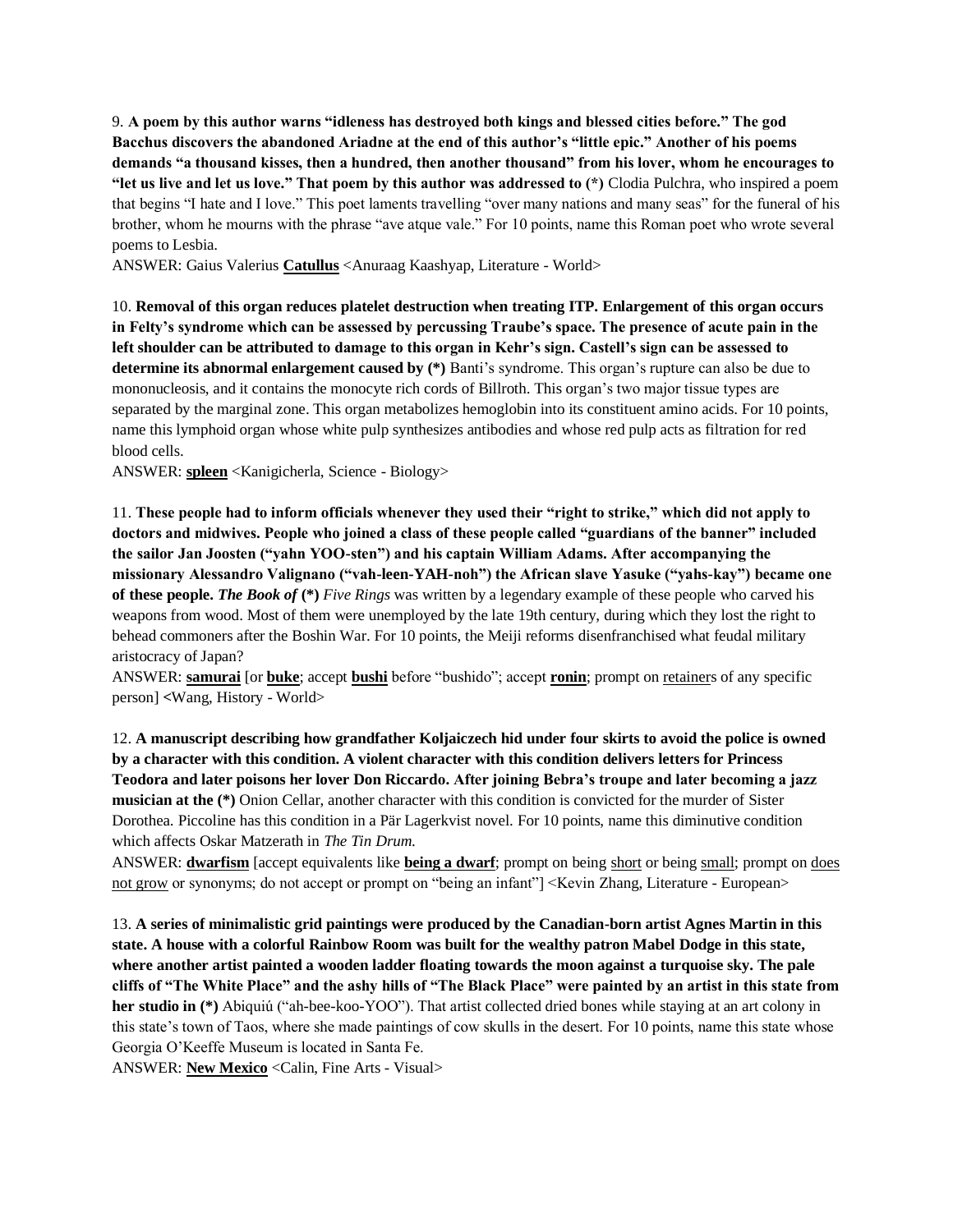14. **This man is not Joseph Smith, but he was the first to be given control over the seer stones Urim and Thummim. This man and his sister reprimand their brother for marrying a Cushite woman, so his sister is afflicted with white, leprous skin. On the day of this man's consecration, an offering of "strange" incense resulted in divine fire annihilating his sons (\*)** Nadab and Abihu. According to the Book of Numbers, this ancestor of the *kohanim* died on Mount Hor, where he was stripped of his clothes, which were then transferred to his son and successor, Eleazer. This man aroused God's anger by creating the golden calf. For 10 points, name this first High Priest of Israel and brother of Moses.

ANSWER: **Aaron** [or **Aharon**] <Prasad, Beliefs - Religion>

15. **The Littrow configuration can be used to find the optimal blaze angle for this phenomenon. In one regime, the intensity of the patterns due to this phenomenon are proportional to peak intensity times a sincsquared function. By considering a superposition of spherical waves, this phenomenon can be modeled with Kirchhoff's integral formula, which can approximate this phenomenon in (\*)** near-field and far-field regimes named for Fresnel and Fraunhofer. This phenomenon creates a feature with an angle equal to 1.22 times wavelength over diameter, called an Airy disk. Patterns produced by this phenomenon were observed in Young's double-slit experiment. For 10 points, name this phenomenon in which light bends around an object. ANSWER: **diffraction** [accept near-field **diffraction** or far-field **diffraction**; prompt on interference or light interference or wave interference] <Calin, Science - Physics>

16. **Several planned "virtual" sites during this event were replaced by "satellite" sites which allowed geographically distant individuals to participate in "preference groups." Users on /pol/ ("pole") tried to "clog the lines" to disrupt this event. Michael Bennet was one of several individuals to not receive any SDEs in this event, as he did not meet the minimum threshold of (\*)** 15%. An independent review regarding errors during this event was called for by Troy Price after his resignation. Insecurities in a Shadow Inc. application deployed during this event caused its results to not be known for several days. Pete Buttigieg ("BOO-tuh-judge") gave an early victory speech after the 2020 edition of, for 10 points, what first U.S. primary contest? ANSWER: 2020 **Iowa** Democratic **Caucus** [prompt on Iowa primary; prompt on caucus or primary] <Jaishanker, Modern World - CE>

17. **A character named after this man is shot by his brother after winning a game of Three-Card Monte in Suzan-Lori Parks' play** *Topdog/Underdog***. Quotes from historical sources comprise several chapters of a 2017 novel in which Hans Vollman watches this man return to a crypt to embrace his dead son. A poem about this man describes a "song of the bleeding throat" that is sung by a solitary thrush. The speaker of that poem about this man watches "a (\*)** coffin that passes through lanes and streets" and hails this man as the "western orb sailing the heaven." A poem that opens "The ship has weather'd every rack, the prize we sought is won" laments that this man has "fallen cold and dead". For 10 points, name this President, the subject of Walt Whitman's poem "O Captain! My Captain".

ANSWER: Abraham **Lincoln** <Li, Literature - American> (The second clue is from *Lincoln in the Bardo.*)

18. *Two answers required*. **The Maori personify these two domains as two deities who were forced to end their tight embrace by Tāne, named Rangi and Papa. Egyptian mythology reverses the typical genders of the deities of these two domains and says the two were separated by Ra after he found out that Khonsu had granted five extra days. The Greeks wrote that their deities of these two domains raised Cottus, Briareus and Gyges, three monsters with 50 (\*)** heads and 100 arms. Osiris uses a ladder to traverse these two domains, which are ruled by his parents, Geb and Nut. According to Hesiod, the deities of these two domains were parents of the Hecatoncheires, Cyclopes, and Titans. A husband-and-wife pair often represent, for 10 points, what two domains personified by Ouranos and Gaia?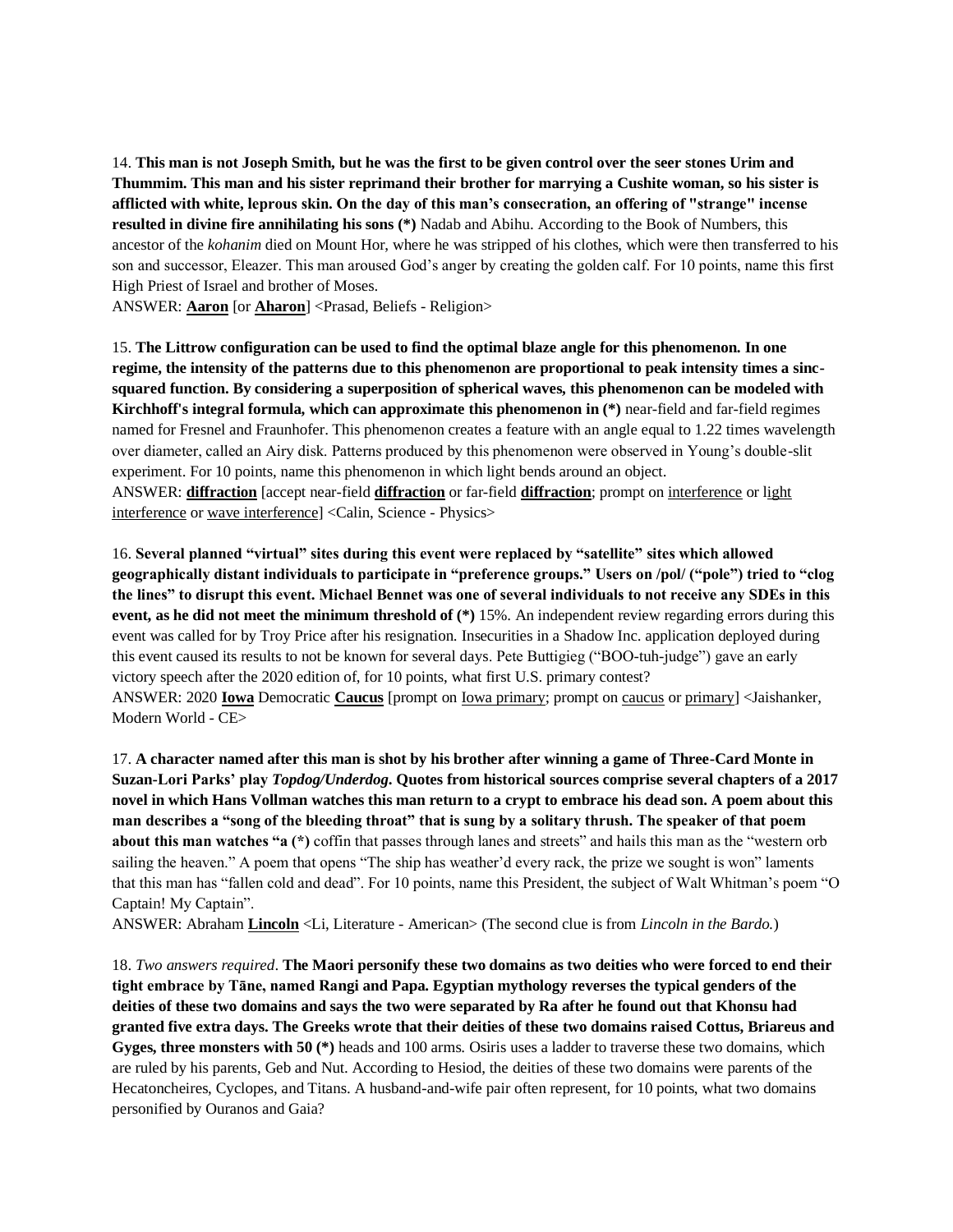ANSWER: **sky** AND **earth** [accept **heaven**s or **air** for "sky"; accept **terra** or **land** or similar, roughly synonymous equivalents for the Earth] <Alston, Belief - Mythology>

19. **This operation names a quadratic minimization technique invented by Hestenes and Steifel for solving systems of linear equations, named for its "conjugate" form. Overfitting commonly results when using a "boosting" technique named for this operation which performs it repeatedly to find updates that minimize the loss function; that is an example of (\*)** optimization methods called this operation's namesake "descent." Taking the divergence of this operation on a function gives that function's Laplacian. This operation gives all of a function's partial derivatives at a given point in space. A nabla, or "inverted delta" symbol represents, for 10 points, what mathematical function whose name also refers to a gradual change in color? ANSWER: **gradient** [accept **gradient** descent or **gradient** boosting machine; accept conjugate **gradient** method; prompt on del] <Kaashyap, Science - Math>

20. **An essay by Susan Okin whose title pairs this concept with "gender" and "family" states that theories about it have been based on faulty male perceptions of the family. A philosopher who wrote a book titled**  *Liberalism and the Limits of* **this concept offers a popular, freely available course on it at Harvard. Michael Sandel has critiqued a book on this concept which claims that hypothetical persons would adopt a (\*)** maximin strategy as part of the "difference principle." That book titled for this concept devised a thought experiment where people structuring society have no knowledge of their birth situation, called the "original position." For 10 points, name this concept which John Rawls wrote a "Theory of" and roughly equated with fairness.

ANSWER: **justice** <Mehr, Thought - Philosophy>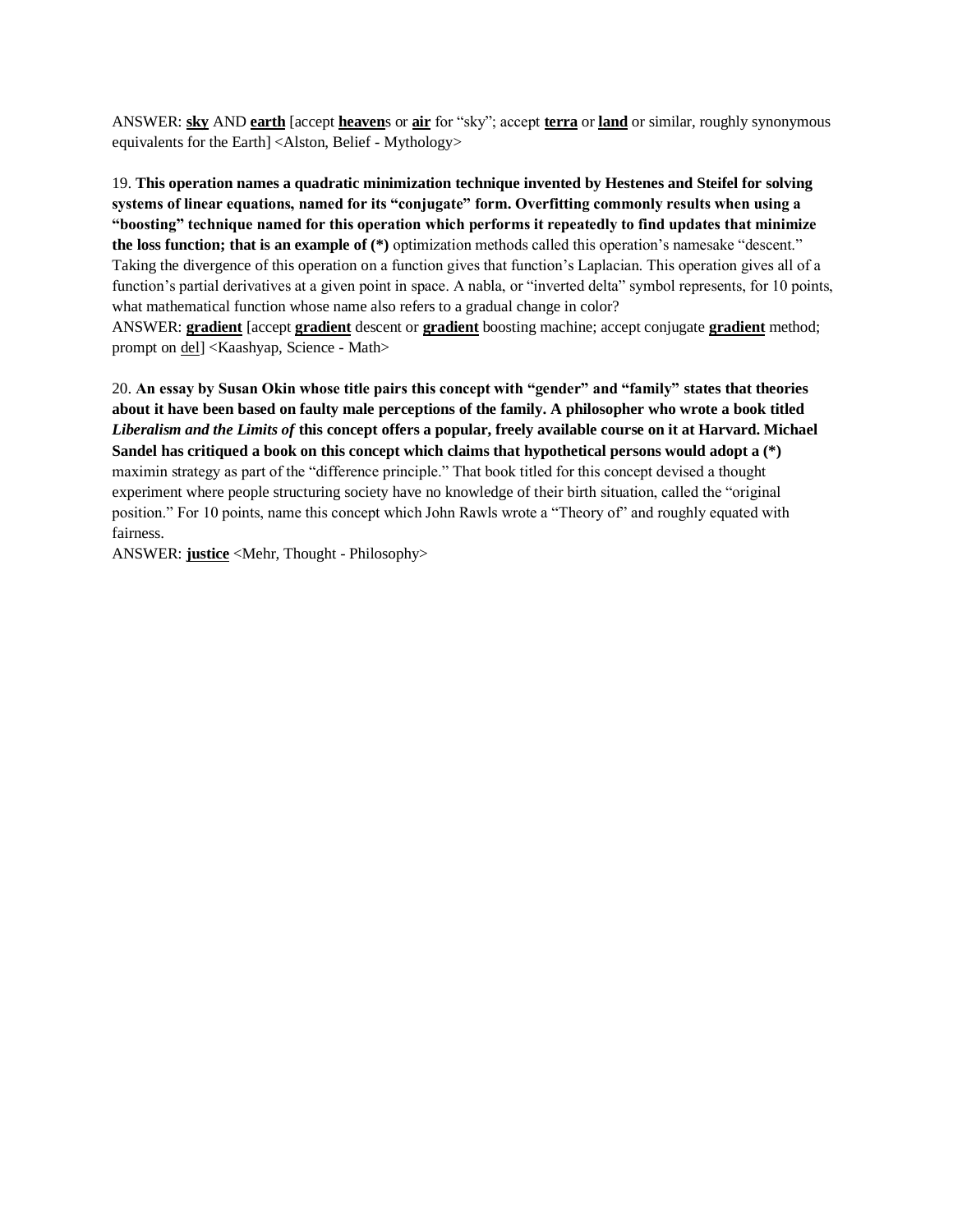# Bonuses

1. This politician took steam baths to dehydrate himself before delivering a speech in which he read the entirety of each state's election laws For 10 points each:

[10] Name this long-serving Senator from South Carolina whose 24 hour filibuster was unable to prevent the passage of the Civil Rights Act of 1957.

ANSWER: James Strom **Thurmond**, Sr.

[10] Thurmond carried four states in the election of 1948 with this segregationist party that split from the Democrats after Truman ordered the integration of the military.

ANSWER: **States Rights Democratic** Party [or **Dixiecrat**s]

[10] In 1956, Strom Thurmond and Georgia Senator Richard Russell wrote this document, in protest of the Supreme Court's decision in Brown v. Board. It claimed the Court committed a "clear abuse of judicial power" in the ruling, and was signed by almost all of the delegates from Southern states.

ANSWER: the **Southern Manifesto** [or the **Declaration of Constitutional Principles**] <Jaishanker, History - American>

2. In a Hurrian story, Kumarbi does this action to his father, Anu, to create new gods. For 10 points each:

[10] Identify this action. In a similar tale from Greek mythology, Gaia asks her son Cronus to perform this action on his father Uranus with a sickle, resulting in Uranus's downfall and the birth of new deities.

ANSWER: **castration** [accept word forms; accept equivalents referring to the mutilation and/or cutting off of a god's **genital**s or **testicle**s or **ball**s]

[10] This Norse goddess, who was said to have collected the castrated body parts of heroes, was made to laugh when Loki nearly castrated himself through his antics. She selected her husband Njord by looking at his feet.

# ANSWER: **Skadi**

[10] This goddess drove her male companion, Attis, into a frenzy after learning of his infidelity, causing him to castrate himself. Consequently, her priests in Rome - the *galli* - also underwent castration. ANSWER: **Cybele** [prompt on Matar] <Kaashyap, Belief - Mythology>

3. A humorous concerto for this instrument and plucked strings is featured in the soundtrack of the film *The Grand Budapest Hotel*. For 10 points each:

[10] Name this often-used Renaissance- and Baroque-era instrument similar to the Middle Eastern *oud*. Bach's suites for this instrument are given the BWV numbers 995 through 1000, and it was played by John Dowland. ANSWER: **lute**s

[10] The *Concerto for Lute and Plucked Strings* was actually based on a C-major trio sonata by this composer. This Baroque composer is more well-known for works such as his *Contest between Harmony and Invention*.

# ANSWER: Antonio **Vivaldi**

[10] Vivaldi also wrote three unusual concertos for the *flautino*, an instrument generally said to be the sopranino variety of this other instrument. Educators using the Orff approach often teach with these woodwind instruments. ANSWER: **recorder**s <Lee, Fine Arts - Auditory>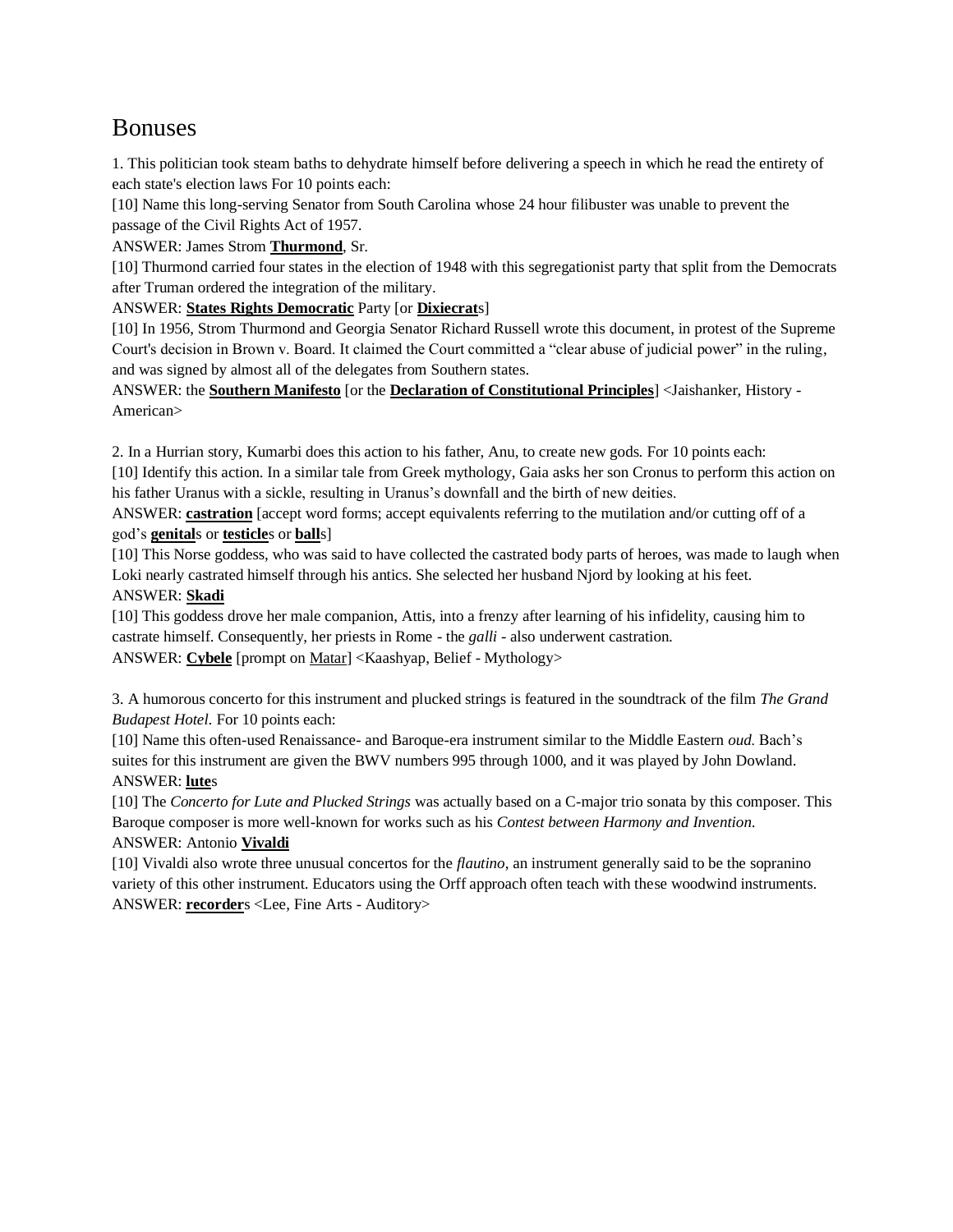4. While building a Power Station, a character working in one of these places steals some wire to make a spoon. For 10 points each:

[10] Name this type of place. A man living in one of these places builds a wall in freezing temperatures with his fellow zeks in gang 104.

#### ANSWER: **Gulag**s

[10] This author of *One Day in the Life of Ivan Denisovich* also wrote *The Gulag Archipelago*. ANSWER: Alexander **Solzhenitsyn**

[10] Solzhenitsyn's writings were first circulated through this form of underground self-publishing that was practiced by dissidents in Communist nations to circumvent press restrictions.

ANSWER: **samizdat** <Zhang, Literature - European>

5. A national park named for these fossils has parts of the Chinle and Moenkopi geological formation within its boundaries. For 10 points each:

[10] Name this fossilized material which results when volcanic ash or a similar material prevents decomposition, thus transforming arboreal tissue into stone.

ANSWER: **petrified wood** [accept **petrified forest** or **petrified tree**s; prompt on wood]

[10] The northern tip of Petrified Forest National Park includes this desert, which is a badlands near the Four Corners and Vermillion Cliffs National Monument. It's well known for the diverse shades of its rocks. ANSWER: **Painted** Desert

[10] A permit from this tribal nation is required for most backroads travel through the Painted Desert. About 350,000 people comprise this Native American nation, which has the largest reservation in the country and is located primarily in Arizona.

ANSWER: **Navajo** Nation [or **Navajo** People] <Nathan, Modern World - Geography>

6. This NRTI drug is often sold with Lamivudine as Combivir or alone as Retrovir. For 10 points each:

[10] Name this "nuke" drug which acts by competing with its nucleotide counterpart and is used to promote DNA chain termination.

ANSWER: **Zidovudine** [or **ZDV**; accept **azidothymidine** or **AZT**; prompt on answers mentioning antiretrovirals] [10] Zidovudine is commonly used as a antiretroviral medication to treat this disease caused by HIV.

# ANSWER: HIV/**AIDS** [accept HIV/**acquired immunodeficiency syndrome**]

[10] AZT is used as an inhibitor of this protein which is coded along with integrase by the pol gene. Retroviruses like HIV use this enzyme to create double-stranded DNA from RNA.

ANSWER: **reverse transcriptase** <Kanigicherla, Science - Biology>

7. Answer the following about the field of sociolinguistics in the United States. For 10 points each:

[10] Sociolinguistics was pioneered by this man, who introduced ideas such as "speech styles" and the Golden Age principle and wrote his masters thesis on dialect changes in Martha's Vineyard.

# ANSWER: William **Labov**

[10] Labov asked department store employees in this city about the "fourth floor" to observe differences in speech based on social status. Robert Moses' work in this city was criticized in a book by Jane Jacobs.

# ANSWER: **New York** City

[10] Labov studied this language which is characterized by the dropping of the copula "be" in the present tense and usage of negative concord. This stigmatised dialect is often colloquially referred to as ebonics.

ANSWER: **African-American Vernacular English** [accept **AAVE**] <Xu, Thought - Social Science>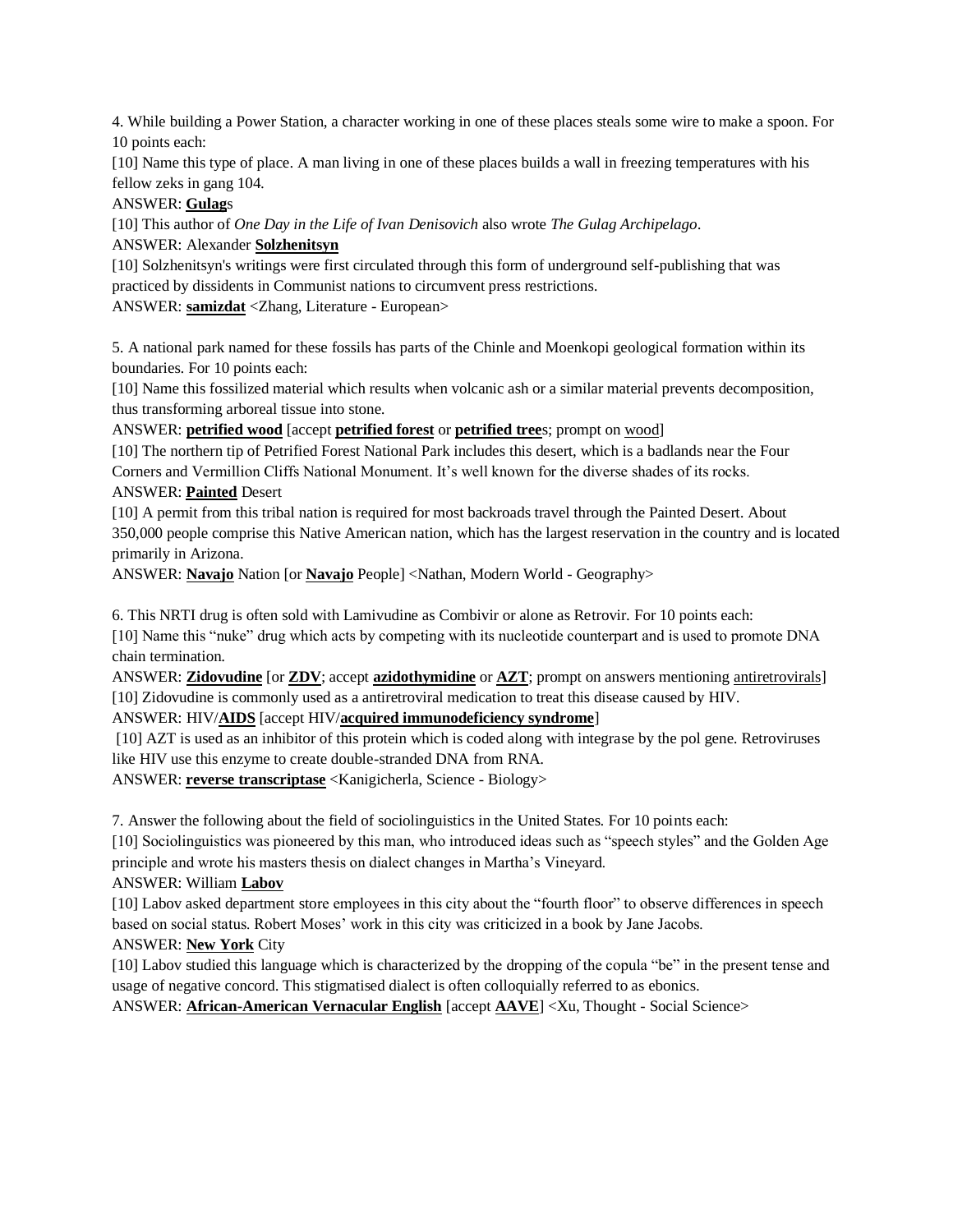8. Slabs consisting of examples of these things found in a metal are known as dross. For 10 points each: [10] Identify these things which are segregated in the molten phase, then removed, in the technique of zone refining. ANSWER: crystal **impuritie**s [do NOT accept or prompt on "crystals"]

[10] Zone refining is commonly used to purify crystals of this element into its float-zone form which are then cut into wafers. This element and germanium are commonly used materials for semiconductors.

### ANSWER: **silicon** [or **Si**]

[10] Impurities are typically removed from germanium before it is manufactured into one of these devices. According to Moore's law, the number of these devices that can fit on a silicon wafer doubles every 18 months. ANSWER: **transistor**s [accept **MOSFET**s or **field effect transistor**s] <Calin, Science - Physics>

9. This man's *Stations of the Cross* series consists of fourteen paintings entirely in black and white. For 10 points each:

[10] Name this abstract expressionist painter of *Vir Heroicus Sublimis* whose works consist of vertical lines called "zips" against a monochromatic background.

ANSWER: Barnett **Newman**

[10] Newman designed the sculpture *Broken Obelisk* for a chapel named after this painter. This Color Field artist was commissioned to decorate the Seagram Building with his paintings of large rectangles.

# ANSWER: Mark **Rothko**

[10] Newman also painted a series entitled *Who's Afraid of Red, Yellow, and* [this color]. An "international" shade of this color was created by Yves Klein, who used this color extensively in his paintings. ANSWER: **blue** <Li, Fine Arts - Visual>

10. A policeman accuses this character of hitting a cab driver as she enters the recording studio and she refuses to sing without a bottle of Coke. For 10 points each:

[10] Name this character who fires the hot-tempered Levee from her band after he refuses to stop improvising. ANSWER: **Ma Rainey** [accept **Ma Rainey's Black Bottom**]

[10] *Ma Rainey's Black Bottom* is part of this ten-play series, whose other plays are all set in the title city. Other plays in this series include *The Piano Lesson* and *King Hedley II*.

ANSWER: *Pittsburgh Cycle* [prompt on "Pittsburgh"]

[10] This author of the *Pittsburgh Cycle* also wrote about Troy Maxson refusing to let his son Cory play football in his play *Fences*.

ANSWER: August **Wilson** <Xu, Literature - American>

11. This concept is often compared to the Brain in a Vat thought experiment as a form of systematic doubt. For 10 points each:

[10] Name this being that creates a complete illusion of the external world to a man who uses the example of a ball of wax to delineate *clear and distinct* ideas.

ANSWER: **evil demon** [or evil **genius** or **evil deceiver**]

[10] The evil demon is posited in this philosophical treatise that expands on the *cogito* statement of its author's earlier *Discourse on Method*.

ANSWER: *Meditations on First Philosophy*

[10] This 17th century philosopher wrote *Meditations on First Philosophy* and is associated with philosophy of mind-body dualism.

ANSWER: René **Descartes** [Renatus **Cartesius**] <Lee, Thought - Philosophy>

12. This author wrote an ethnographic work describing how a certain group worships Mercury and arranges their calendar so that nights come first. For ten points each: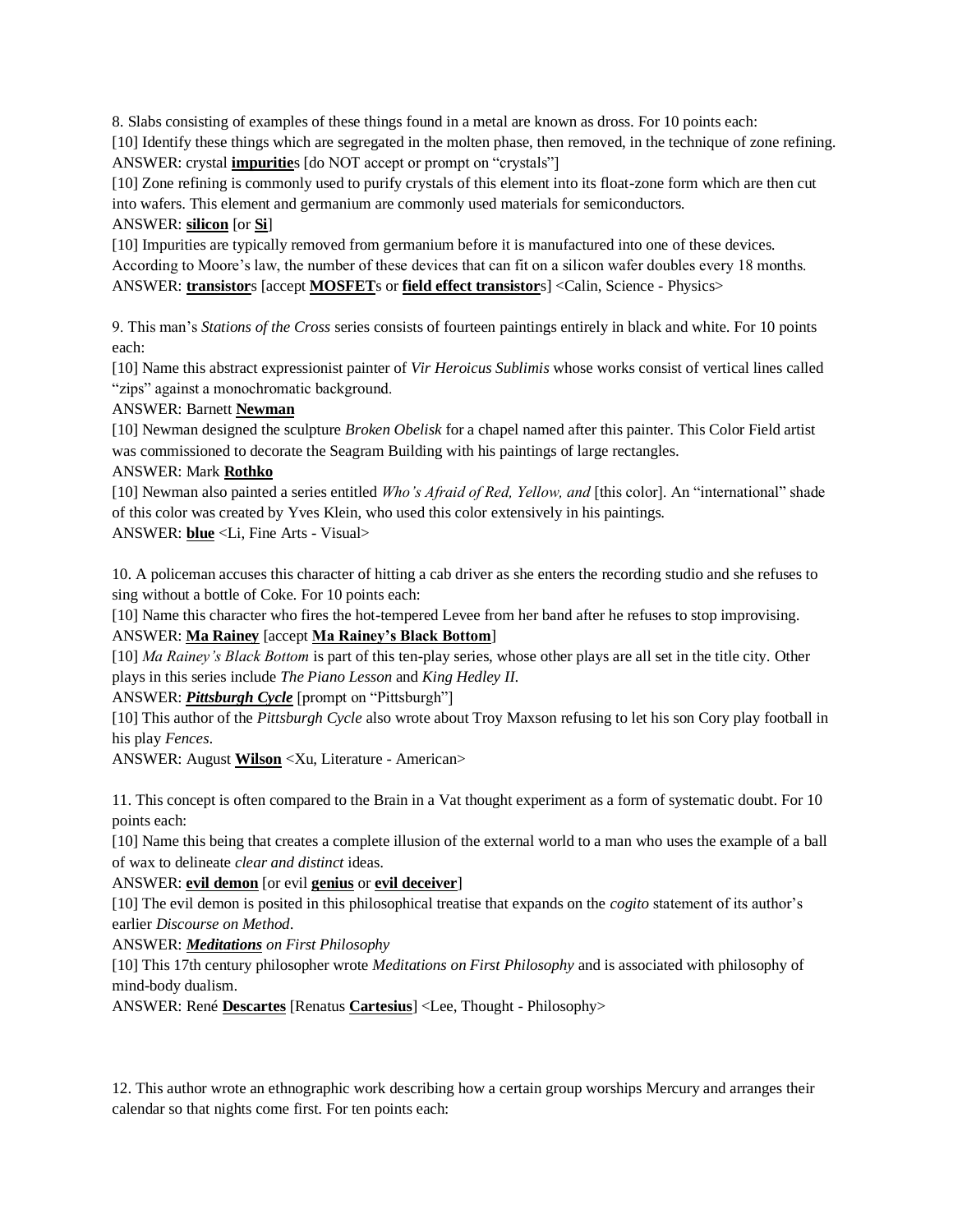[10] Name this author who described the migration of the Helvetii in the first book of his *Commentaries* ANSWER: Gaius **Julius Caesar** [prompt on Caesar]

[10] Caesar wrote the *Commentarii* on his campaigns against the Averni of this region. The Commentaries open by describing how this region is divided into three parts

ANSWER: **Gaul** [or **Gallia**]

[10] Book VII of the *Commentarii de Bello Gallico* relates the siege of this city where Caesar built a second set of walls to protect his army from Vercingetorix's reinforcements.

ANSWER: **Alesia** <Kaashyap, History - Ancient>

13. One theorem named for this mathematician states that closed and bounded continuous functions are sequentially compact. For 10 points each:

[10] Name this mathematician, who also names a test for uniform and absolute convergence in infinite series.

ANSWER: Karl Theodor Wilhelm **Weierstrass** [accept Bolzano–**Weierstrass** theorem; accept **Weierstrass** M-test] [10] Open covers of a closed and bounded function have subcovers with this property according to the Heine-Borel theorem, building on the Bolzano–Weierstrass theorem. Sets with this property have an integer cardinality. ANSWER: **finite**

[10] Proving the Heine–Borel theorem also relies on the fact that when these sequences are bounded, they converge to a supremum or infimum. These sequences are non-decreasing or non-increasing.

ANSWER: **monotone** sequence [or **monotonic** sequence] <Jaishanker, Science - Math>

14. This regime was overthrown by Vietnam after this regime killed Vietnamese citizens in the Ba Chúc massacre. For ten points each:

[10] Name this regime led by Pol Pot. It launched an imitation of the Great Leap Forward called the Maha Lout Ploh.

ANSWER: **Khmer Rouge** [or **Khmae Krɑ-hɑɑm**; accept **C**ommunist **P**arty of **K**ampuchea; accept **P**arti **c**ommuniste du **K**ampuchéa; accept **K**hmer **C**ommunist **P**arty; accept Democratic **Kampuchea** from Noam Chomsky]

[10] Leaders within the Khmer Rouge leadership were known by this title. Pol Pot and Ieng Sary were known as [this title] "Number One" and "Number Three".

# ANSWER: **brother**

[10] The Vietnamese invasion of Cambodia also allowed this communist movement in a neighboring country to establish a namesake "People's Democratic Republic" in 1975.

ANSWER: **Pathet Lao** [or **Lao Nation**] <Lee, History - World>

15. After engineering the execution of Anne Boleyn, the protagonist himself is later beheaded at the end of this author's 2020 novel *The Mirror and the Light*. For 10 points each:

[10] Name this British author who chronicled Thomas Cromwell's rise to power in her 2009 novel *Wolf Hall*. ANSWER: Hilary **Mantel**

[10] *Wolf Hall* and its sequel *Bring Up the Bodies* both won this literary award which recognizes the best Englishlanguage novel of the year. Hilary Mantel is one of the few authors to win this award twice.

ANSWER: Man **Booker** Prize [or **Booker** Prize for Fiction or **Booker-McConnell** Prize]

[10] In *Wolf Hall*, Thomas Cromwell is accused of heresy by this rival of his, who presented his vision of a harmonious society in his book *Utopia*.

ANSWER: Sir Thomas **More** <Li, Literature - British>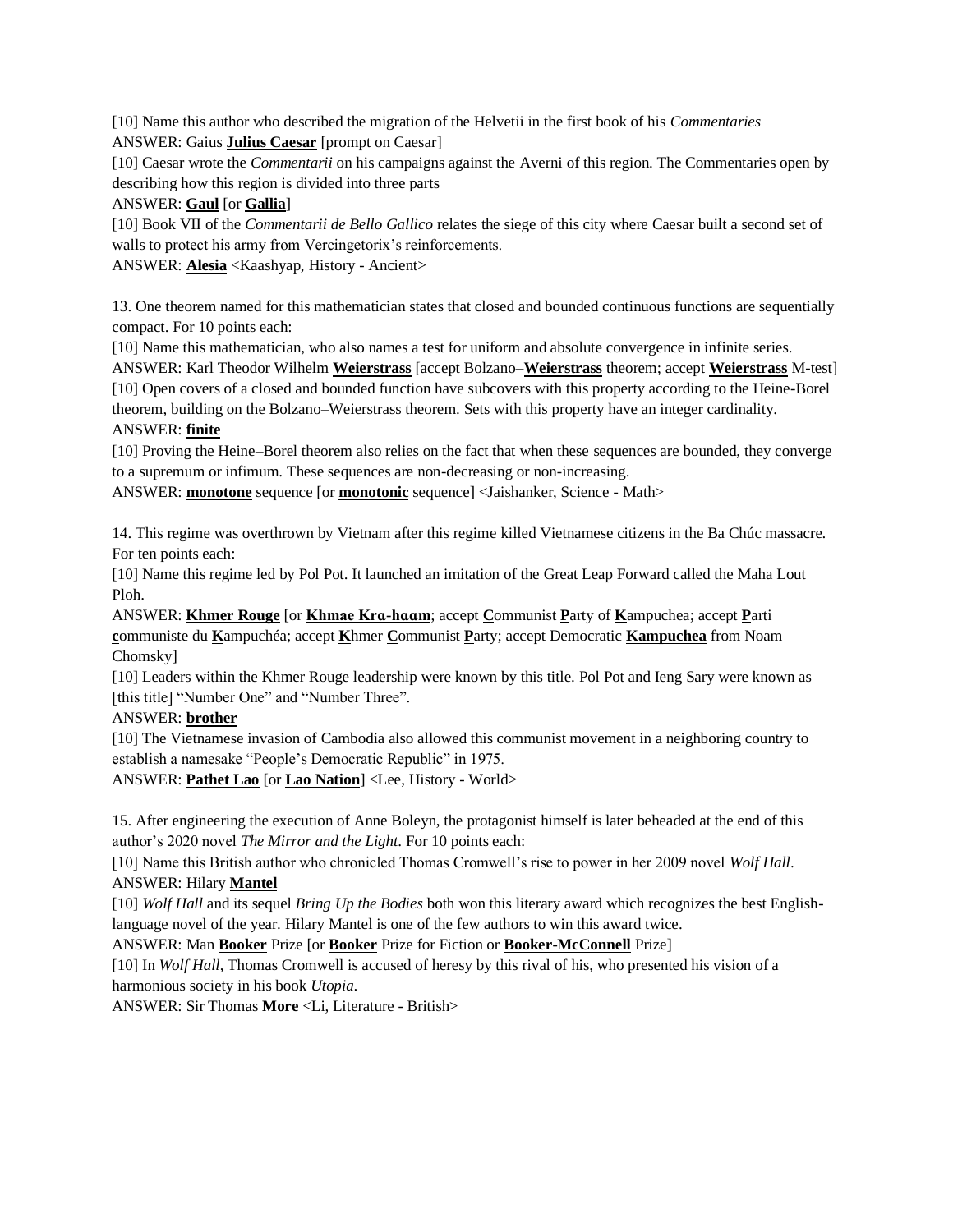16. Pieces in this art form include *The Drunken Concubine*, and revolutionary works of this kind were created during the Cultural Revolution. For 10 points each:

[10] Name this art form, often contrasted with its Western counterpart, that includes traditional ensembles accompanying onstage singers in intricate face paint.

ANSWER: **Chinese opera** [accept *xiqu*; accept **Peking opera**, anti-prompt variants like Cantonese Opera; prompt on just opera]

[10] This traditional instrument with two strings often accompanies Chinese operas. Solo repertoire for this instrument includes the short piece "Horse Race," in which the performer imitates a horse neighing.

#### ANSWER: *erhu*

[10] Most characters in Chinese operas appear with face paint of this color, often with additional red accents to indicate bravery.

ANSWER: **white** <Lian, Fine Arts - Other>

17. You are a student who needs to clean their NMR tube. For 10 points each: answer the following about what you would do.

[10] You grab the handy chromic acid, but your lab partner tells you not to use it because this property of chromium reduces relaxation times and screws up NMR peaks.

#### ANSWER: **paramagnetism** [or **paramagnetic**]

[10] This oxidizing agent which doesn't contaminate glassware with heavy ions can be used instead. The reaction of sulfuric acid and hydrogen peroxide in this agent is similar to the violence of a feeding frenzy of its eponymous fish. ANSWER: **piranha solution** [accept **piranha clean** or **piranha etch**]

[10] When the NMR tube is cleaned, it is rinsed with distilled water and this compound before being left to dry. This simplest ketone is a common solvent used to clean glassware.

ANSWER: **acetone** [or **propanone**] <Calin, Science - Chemistry>

18. The Anglo-Saxon Chronicle claims that this force was led by five sons of Ragnar Lodbrok, including Ivar the Boneless. For ten points each:

[10] Name this force that invaded Britain in 865. A leader of this force named Guthrum signed the Treaty of Wedmore after being defeated at the Battle of Eddington.

ANSWER: **Great Heathen Army** [or **Great Danish Army**; accept but DO NOT REVEAL **Great Viking Army**]

[10] The Great Heathen Army was made up of these Norse seafarers. These people had previously burned Lindisfarne Abbey in the first of their many raids on Western Europe

#### ANSWER: **Viking**s

[10] The victor at the Battle of Eddington was this king who employed the chronicler Asser and issued a law code called the Doom Book.

ANSWER: **Alfred** the Great [or **Alfred** I] <Kaashyap, History - European>

19. These people are roused by the sight of Mackandal transforming into an insect to escape being burned at the stake. For 10 points each:

[10] Name these people who are incited to violence by Bouckman. After being employed as one of these people, Ti Noel learns to shapeshift but is subsequently rebuffed by a gaggle of geese that he tries to befriend.

ANSWER: Haitian **slaves** [accept equivalents]

[10] Ti Noel appears in *The Kingdom of This World,* whose author Alejo Carpentier is from this country. A famous poem written by an author from this country is "Guantanamera".

# ANSWER: **Cuba**

[10] "Guantanamera" was written by this Cuban poet, who also wrote the poem "I Cultivate a White Rose", a poem found in his *Versos Sencillos.* 

ANSWER: Jose **Marti** <Chen, Literature - World>